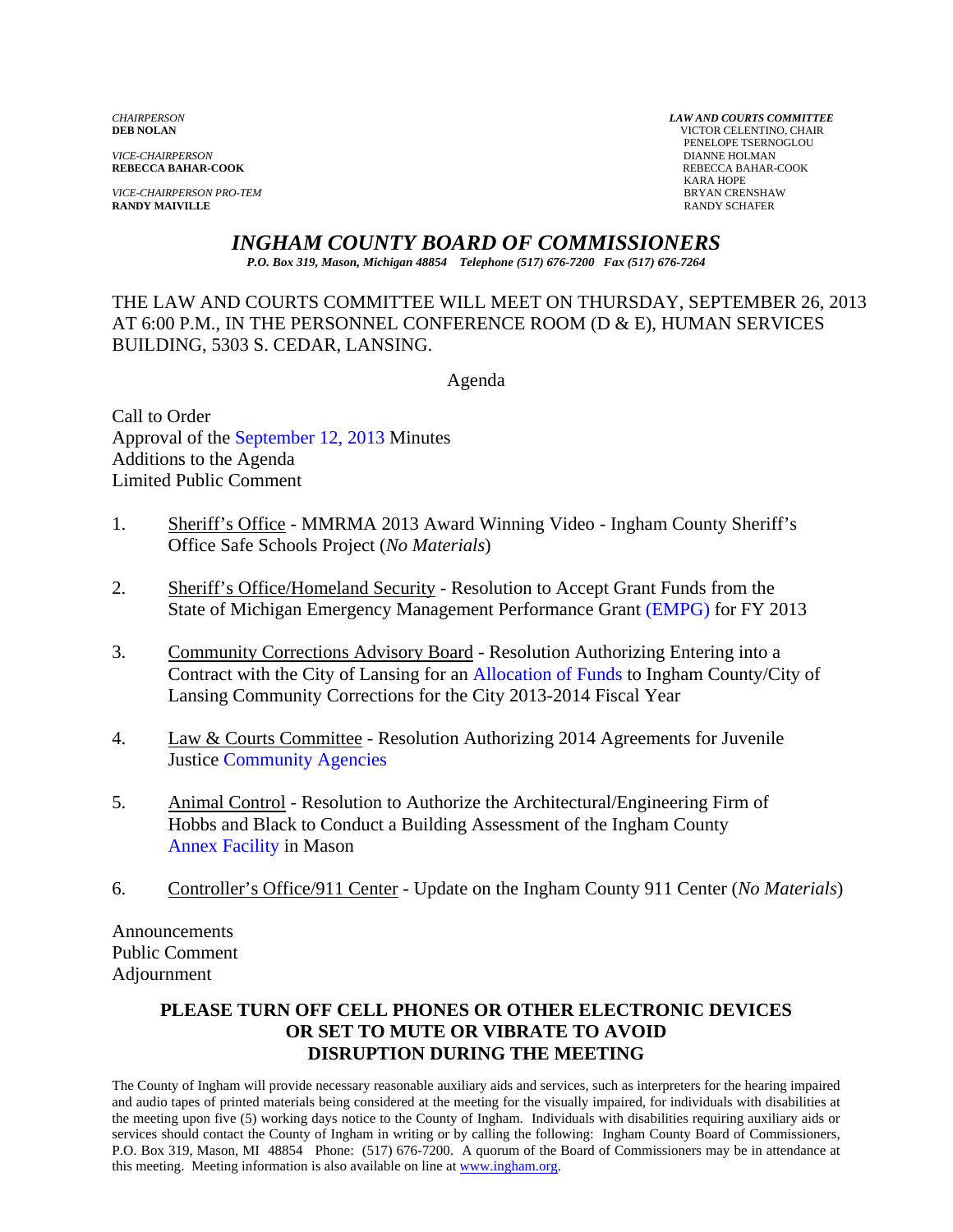#### LAW & COURTS COMMITTEE September 12, 2013 **Minutes**

<span id="page-1-0"></span>

| <b>Members Present:</b> | Dianne Holman, Rebecca Bahar-Cook, Kara Hope, Bryan Crenshaw and<br>Randy Schafer                                                                                         |
|-------------------------|---------------------------------------------------------------------------------------------------------------------------------------------------------------------------|
| <b>Members Absent:</b>  | Victor Celentino and Penelope Tsernoglou                                                                                                                                  |
| <b>Others Present:</b>  | John Neilsen, Rhonda Swayze, Maureen Winslow, Lance Langdon, Sara<br>Deprez, Shauna Dunnings, Scott Leroy, Bill Davidson, Valerie Anderson,<br>Nordia Campbell and others |

The meeting was called to order by Chairperson Holman at 6:01 p.m. in the Personnel Conference Room "D & E" of the Human Services Building, 5303 S. Cedar Street, Lansing.

Approval of the August 15, 2013 and August 26, 2013 Law & Courts Minutes The August 15, 2013 and August 26, 2013 Law & Courts Minutes were approved as submitted.

Comm. Schafer referenced the August 15, 2013 Minutes, Page 4,  $7<sup>th</sup>$  paragraph. He stated it was his opinion that Mr. Leroy was belittling vocational training by saying 'that not all of the Academy's students will go to college so it makes sense to include vocational training".

#### Additions to the Agenda

- 4. Late Presentation Professor Bill Davidson, MSU on Ingham County Juvenile Justice System Data (*No Materials*)
- 5. Controller's Office/911 Center Update on the Ingham County 911 Center (*No Materials*) (This was changed from #4)

#### Limited Public Comment None.

### MOVED BY COMM. SCHAFER, SUPPORTED BY COMM. HOPE, TO APPROVE A CONSENT AGENDA FOR THE FOLLOWING ITEMS:

- 1. Circuit Court
	- a. Resolution to Accept FY 2014 Swift and Sure Sanctions Probation Program (SSSPP) Grant Funds; Continue the Grant Funded Special Part-Time Position of a SSSPP Assistant Prosecuting Attorney; and Create a Grant Funded Three-Quarter Time SSSPP Case Management Coordinator Position for FY 2013-2014
- 2. Law & Courts Committee
	- b. Resolution to Adopt an Ordinance Amending the Ingham County Animal Control Ordinance to Transfer the Supervisory Authority Over the Animal Control Director to the County Controller/Administrator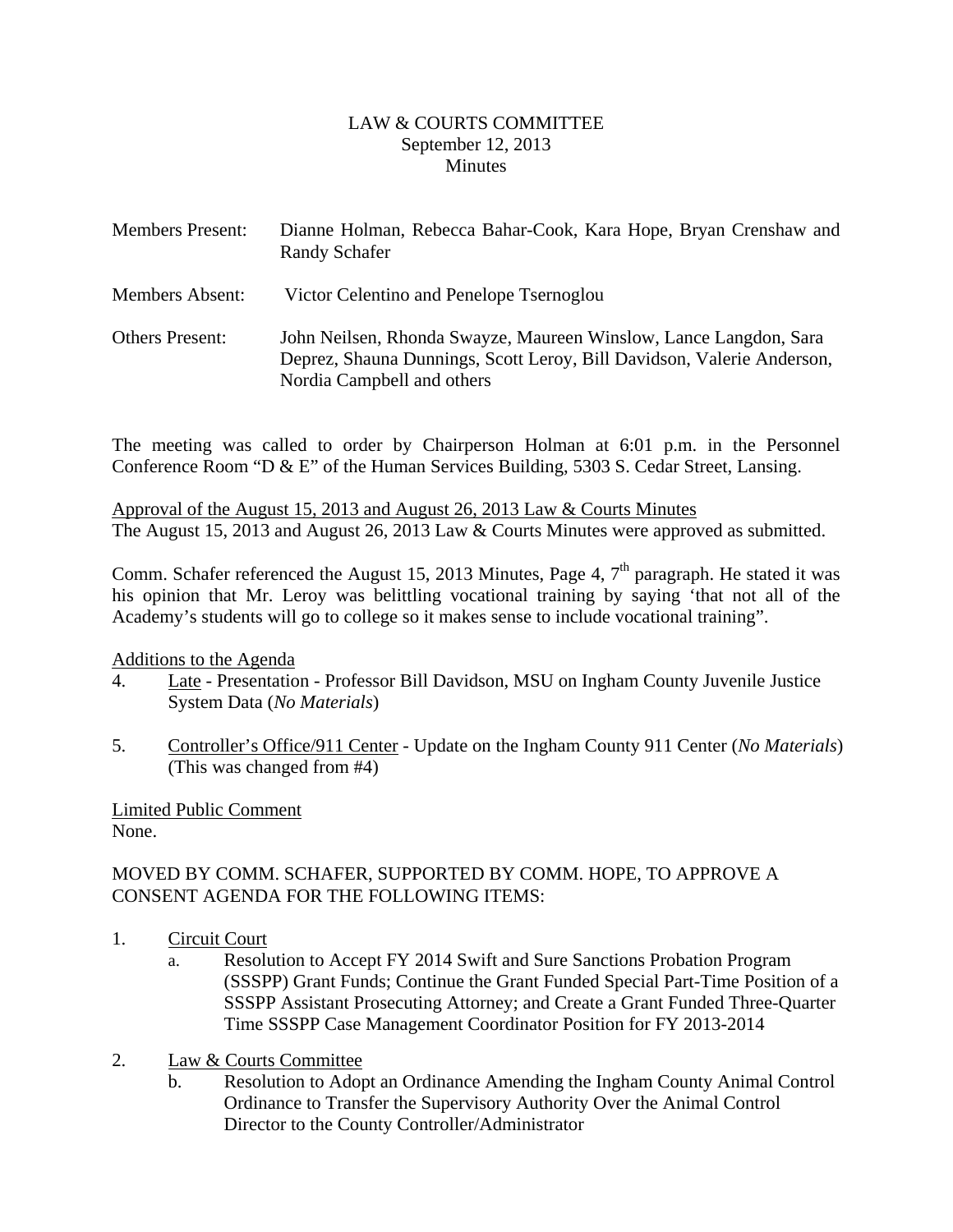3. Sheriff's Office - Resolution to Honor Deputy Mark Davis of the Ingham County Sheriff's Office

MOTION CARRIED UNANIMOUSLY. Absent: Comm. Celentino and Comm. Tsernoglou

MOVED BY COMM. SCHAFER, SUPPORTED BY COMM. HOPE, TO APPROVE THE ITEMS ON THE CONSENT AGENDA.

MOTION CARRIED UNANIMOUSLY. Absent: Comm. Celentino and Comm. Tsernoglou

- 1. Circuit Court
	- b. Family Court Resolution Requesting an Amendment to the Family Division 2012/13 Child Care Fund for Additional Funds Necessary for Payments to the State Institution Budget

MOVED BY COMM. BAHAR-COOK, SUPPORTED BY COMM. CRENSHAW, TO APPROVE THE RESOLUTION REQUESTING AN AMENDMENT TO THE FAMILY DIVISION 2012/13 CHILD CARE FUND FOR ADDITIONAL FUNDS NECESSARY FOR PAYMENTS TO THE STATE INSTITUTION BUDGET.

Comm. Schafer asked for clarification and questioned if this is a tax increase. Mr. Neilsen stated that the Child Care Fund fiscal year is October through September. He further stated the decision was made to wait until now for the most accurate projection of the budget shortage. He reminded the Committee that during Ms. Winslow's last presentation she projected a budget shortage.

Mr. Neilsen stated in the past the Juvenile Justice or Contingency Funds were used; however, after review of those revenues and expenses that is not the recommendation for the next two years. He informed the Committee that the property tax projections are more than what was budgeted because of higher property values. The decision was made to use the General Fund as a result of the increased property tax revenues.

Comm. Holman questioned how it was determined that the increase in revenue would be used for the Child Care Fund rather than other funds. Mr. Neilsen pointed out that funds are owed to the State of Michigan and in the past the Commissioners have seen this as a quarterly adjustment. The decision was made not to wait until the end of this year.

MOTION CARRIED UNANIMOUSLY. Absent: Comm. Celentino and Comm. Tsernoglou

- 2. Law & Courts Committee
	- a. Resolution Amending Resolution #08-85 Regarding the Commissioner Appointment to the Ingham County Family Center Advisory Board

MOVED BY COMM. BAHAR-COOK, SUPPORTED BY COMM. HOPE, TO APPROVE THE RESOLUTION AMENDING RESOLUTION #08-85 REGARDING THE COMMISSIONER APPOINTMENT TO THE INGHAM COUNTY FAMILY CENTER ADVISORY BOARD.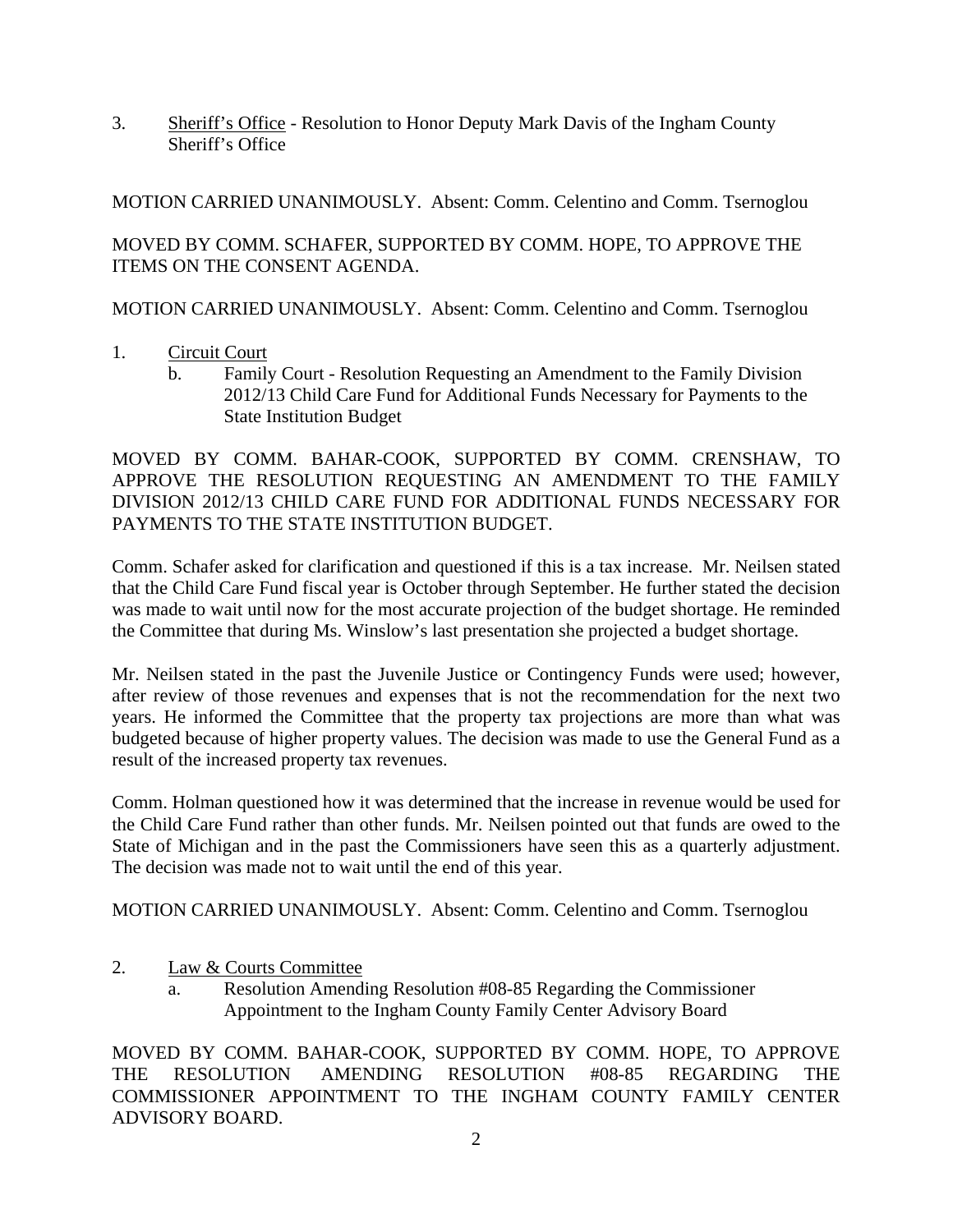Comm. Schafer questioned when the appointment to the local emergency planning would be made.

MOTION CARRIED UNANIMOUSLY. Absent: Comm. Celentino and Comm. Tsernoglou

4. Presentation - Professor Bill Davidson, MSU on Ingham County Juvenile Justice System Data (*No Materials*)

Dr. William Davidson, MSU introduced: Valerie Anderson, M.A. and Nordia Campbell. He noted Ashlee Barnes was unable to attend and others had contributed to the presentation. Dr. Davidson stated he will send the Committee a copy of the presentation.

Dr. Davidson provided a brief history of the Juvenile Court demographics, descriptive results by court division and program effectiveness. He highlighted the need for resources in 2000, the passage of the JJM (three times), the hiring of external consultants in 2003 and the communitywide programs including the study of delinquency, truancy and neglect. The key recommendations were to gather information about youth and programs, move toward best practice, track effectiveness of what the Court is doing and collaborate with best practice/risk assessment experts. The accomplishments include: a collaborative team, selection of the risk assessment tool YLS/CMI (youth level of service/care management inventory), trained staff on YLS/CMI, ongoing training, validated and refined the YLS/CMI specifically for Ingham County, in addition to, creating cluster types for intervention purposes. He noted that the cluster analysis is the basis the Court uses when making their decisions.

Dr. Davidson described the YLS as 41 items with 8 domains: prior history, substance abuse, peer relationships, leisure and recreation, family circumstances, school/work, attitude and orientation, personality and behavior and is designed to predict criminogenic risk.

Dr. Davidson explained the importance of not comparing Ingham County with other communities because it is proven that crime statistics are localized. He provided examples of general assumptions and geographical comparisons along with the variables such as differences in policing, reporting and record keeping.

Dr. Davidson explained how Ingham County programs were compared, which programs were examined and the overall Court effectiveness since the millage. He overviewed delinquency, truancy, YLS scores, and risk levels including demographic data by percentages and patterns of recidivism in the various Ingham County programs. He pointed out there is not much change after the second year an individual is in a program. He included national and State of Michigan statistics to help the Committee understand that crime statistics are localized.

The Committee discussed how data is collected, analyzed and reported, in addition to, demographics, location and mapping, police presence, number of arrests, severity of crimes, residential placement, and lastly, YLS training.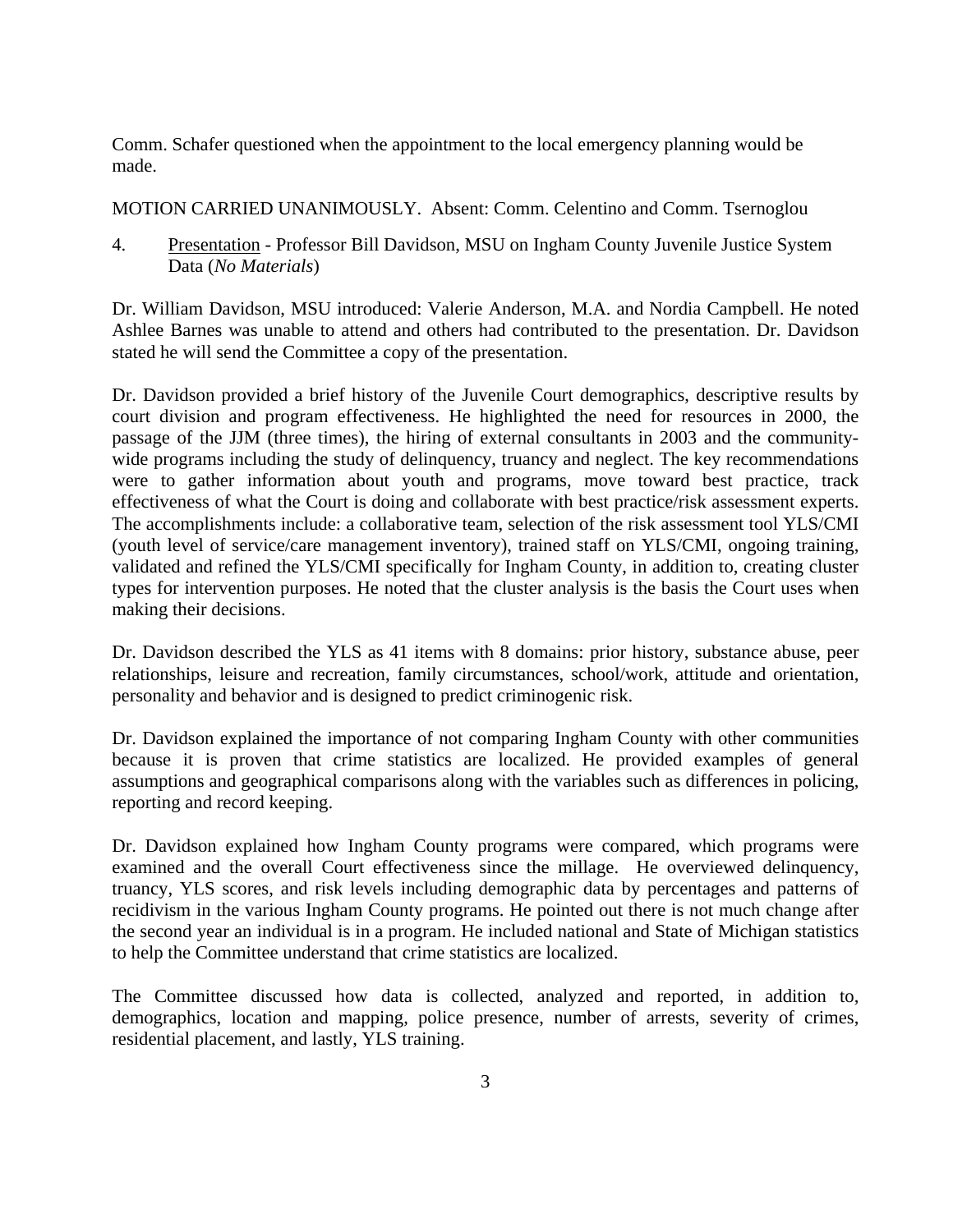Dr. Davidson stated the continuation is to match programs in order to do a comparison using more complex statistical methods, examine sex offender program when numbers get large enough while continuing to monitor recidivism rates and program effectiveness.

Comm. Bahar-Cook asked for a copy of the YLS questions, in addition to, being notified when the next YLS training will take place.

The following Court Staff introduced themselves along with the areas they serve: Sara Deprez, Director Juvenile Services; Maureen Winslow, Deputy Court Administrator; Scott Leroy, Juvenile Programs Director for the Circuit Court; Dave Mateer, Supervisor of the Ingham County Family Center; Tomas Fruechtenicht, Chief Attorney Referee and Shauna Dunnings, Circuit Court Administrator/ Friend of the Court.

### 5. Controller's Office/911 Center - Update on the Ingham County 911 Center (*No Materials*)

Mr. Neilsen highlighted the technical difficulties of the 911 Center over the past year along with the long range plans made with Clinton, Eaton and Livingston counties. He informed the Committee that Clinton and Eaton counties have been waiting to come online and have not yet installed the phone system that was purchased in conjunction with Ingham and Livingston counties. He further informed the Committee that Eaton County is currently having technical problems with their older phone system and need to install the new phones. However, their intent at this time is to run as a standalone given the issues with the current infrastructure. He noted that Clinton County is also considering the standalone system. Mr. Neilsen described current vendor relationships, fiber connections and the standalone system.

Comm. Bahar-Cook asked what the recommendation for Ingham County is. Mr. Neilsen stated moving into a standalone system, evaluate along the way then move forward. He further stated there will be resolutions coming forward to make the change to a standalone system and vendors.

Mr. Neilsen informed the Committee that Eaton, Clinton and Livingston staff are talking to their boards and it is agreed that there is still value in cooperation between the counties. Mr. Langdon explained the use of the standalone system in emergency situations and the ability of each jurisdiction to use the others equipment. Comm. Bahar-Cook asked if moving to a standalone system will affect current grants or loss of any funding. Mr. Neilsen stated it could hinder qualifying for some grants.

Mr. Neilsen informed the Committee of the need to replace a switch at the 911 Center that is under warranty and that MIS continues to work with the 911 Center.

The Committee discussed connection issues, reliable connectivity, fiber location, vendors and the standalone system.

Mr. Langdon presented the new 911 logo then updated the Committee on current staffing levels and training.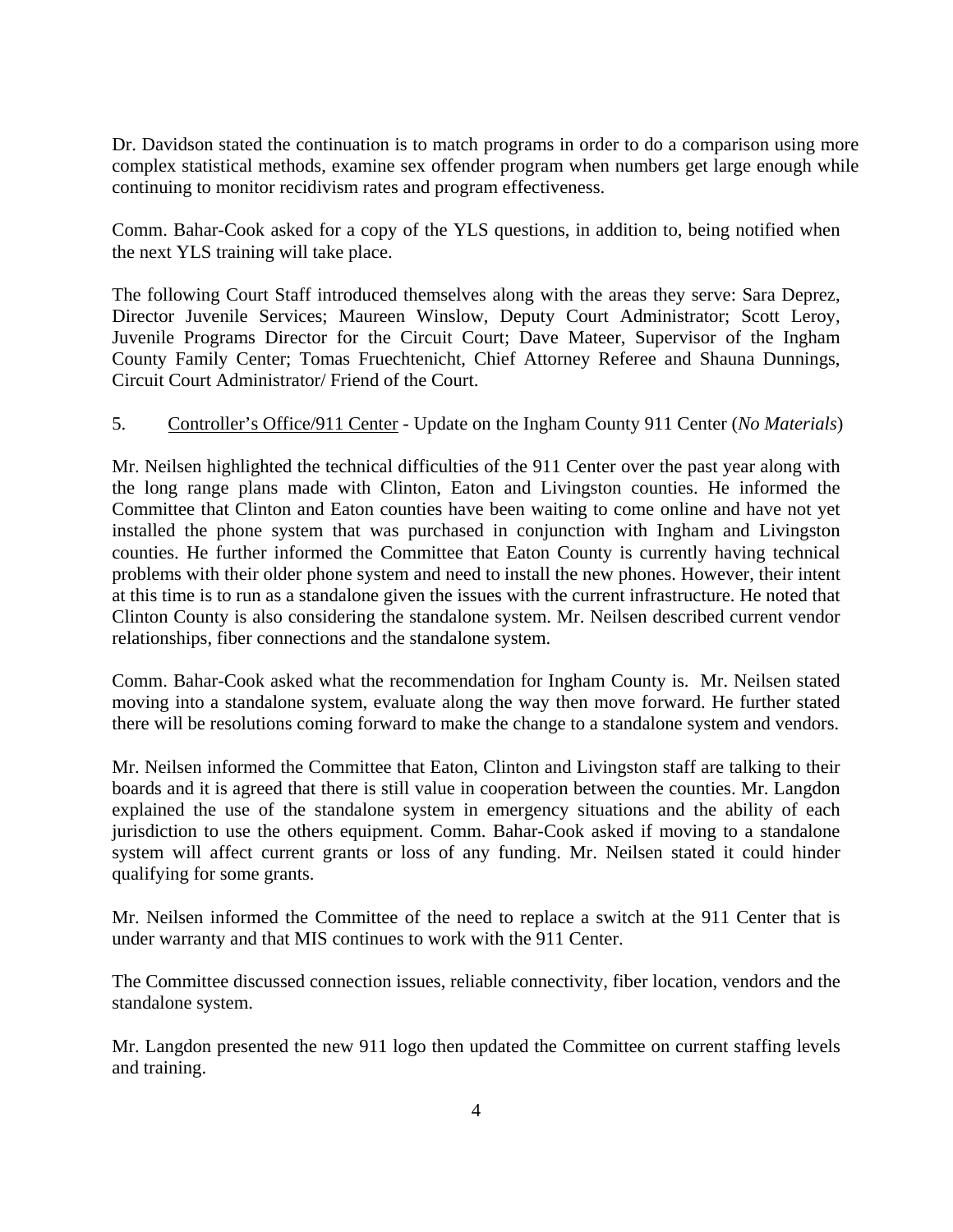Announcements

Comm. Hope informed the Committee of the Retirement Open House for Rick Royston, Chief of Delhi Fire Department on Thursday, September 19, 2013 from 4:00 p.m. to 7:00 p.m. at Delhi Township. She will also be writing a resolution honoring Mr. Royston.

#### Public Comment

Scott Leroy clarified that in his presentation he was pointing out that vocational programs reduce recidivism and he was by no means belittling vocational training.

The meeting adjourned at approximately 7:44 p.m.

Respectfully submitted,

Julie Buckmaster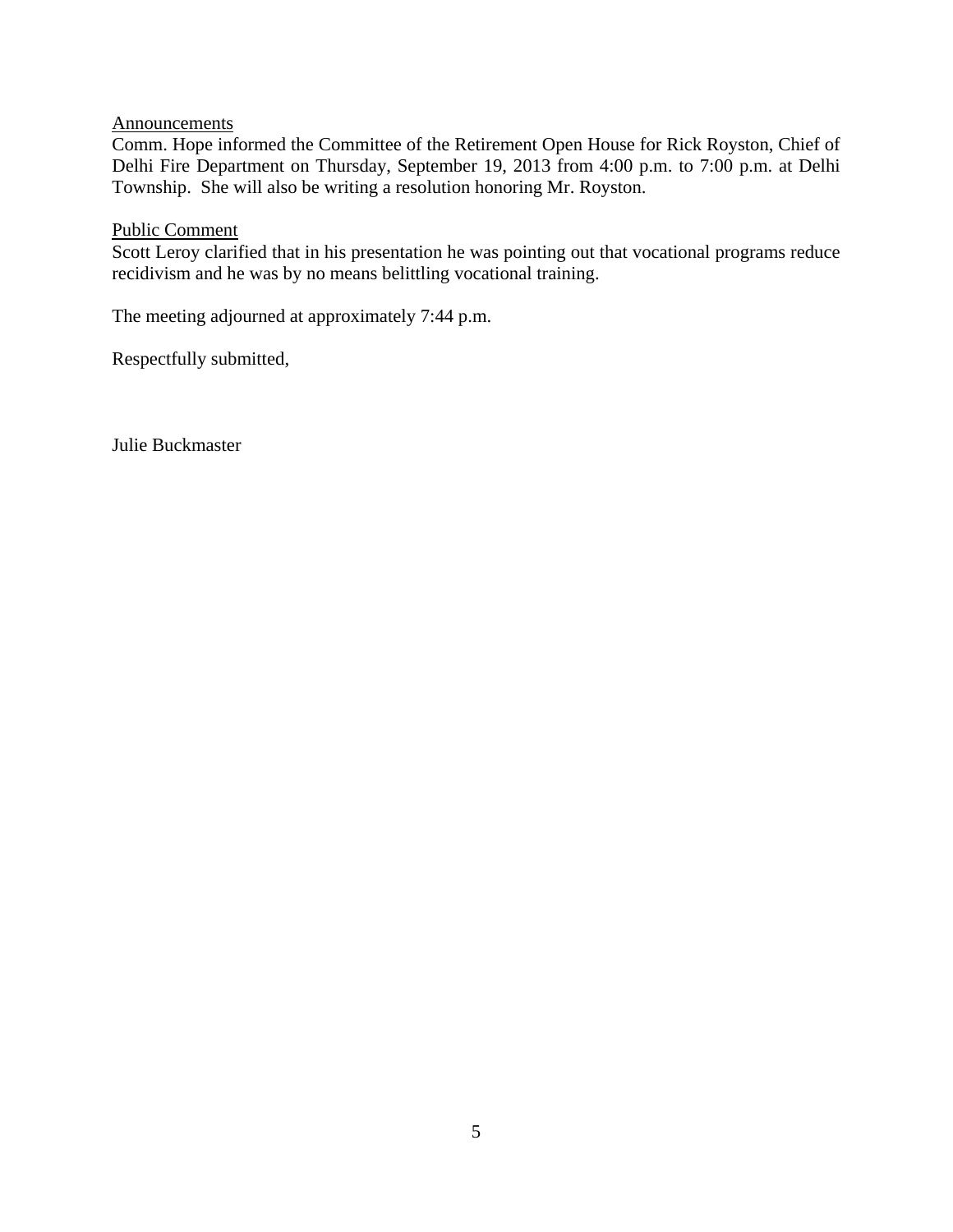# **SEPTEMBER 26, 2013 LAW & COURTS AGENDA STAFF REVIEW SUMMARY**

### **RESOLUTION ACTION ITEMS:**

#### **The Deputy Controller is recommending approval of the following resolutions/actions:**

*2. Sheriff's Office/Homeland Security - Resolution to Accept Grant Funds from the State of Michigan Emergency Management Performance Grant (EMPG) for FY 2013* 

This resolution will authorize acceptance of the annual funds for the EMPG grant for the FY2013. This reimburses Ingham County for a portion of salary and fringes for the Emergency Management Program Manager (Sergeant Robert Ott). This is a performance based grant and requires meeting goals set by the State of Michigan. This is a federal pass-through grant to the Michigan State Police. This year's amount is \$45,939.00. (See attached memo.)

*3. Community Corrections Advisory Board - Resolution Authorizing Entering into a Contract with the City of Lansing for an Allocation of Funds to Ingham County/City of Lansing Community Corrections for the City 2013-2014 Fiscal Year* 

This resolution authorizes a contract renewal with the City of Lansing for \$12,500 for the time period of July 1, 2013 through June 30, 2014 to accomplish specific activities. Funds are anticipated in the 2013/14 budget. (See attached communication for details.)

*4. Law & Courts Committee - Resolution to Authorizing 2014 Agreements for Juvenile Justice Community Agencies* 

This resolution will authorize contracts for the 2014 Juvenile Justice Community Agency Process. The Board of Commissioners previously reserved \$96,000 of the Juvenile Justice Millage (JJM) funds to contract with qualified vendors, to increase the capacity of the county juvenile justice system for the treatment of delinquent and disturbed youth which the County believes to be consistent with the provisions of the millage.

The Committee will hear presentations on the proposed programs and review the applications for these funds before they recommend funding to the Finance Committee and the Board of Commissioners.

Copies of the JJM Community Agencies Applications, Resolution #13-329, "Resolution to Adopt the 2014 Juvenile Justice Community Agency Process Calendar", and other background material were distributed to the Board of Commissioners at their September 24, 2013 meeting per the adopted Calendar.

There was a total of three applications received for funding requests for this fiscal year: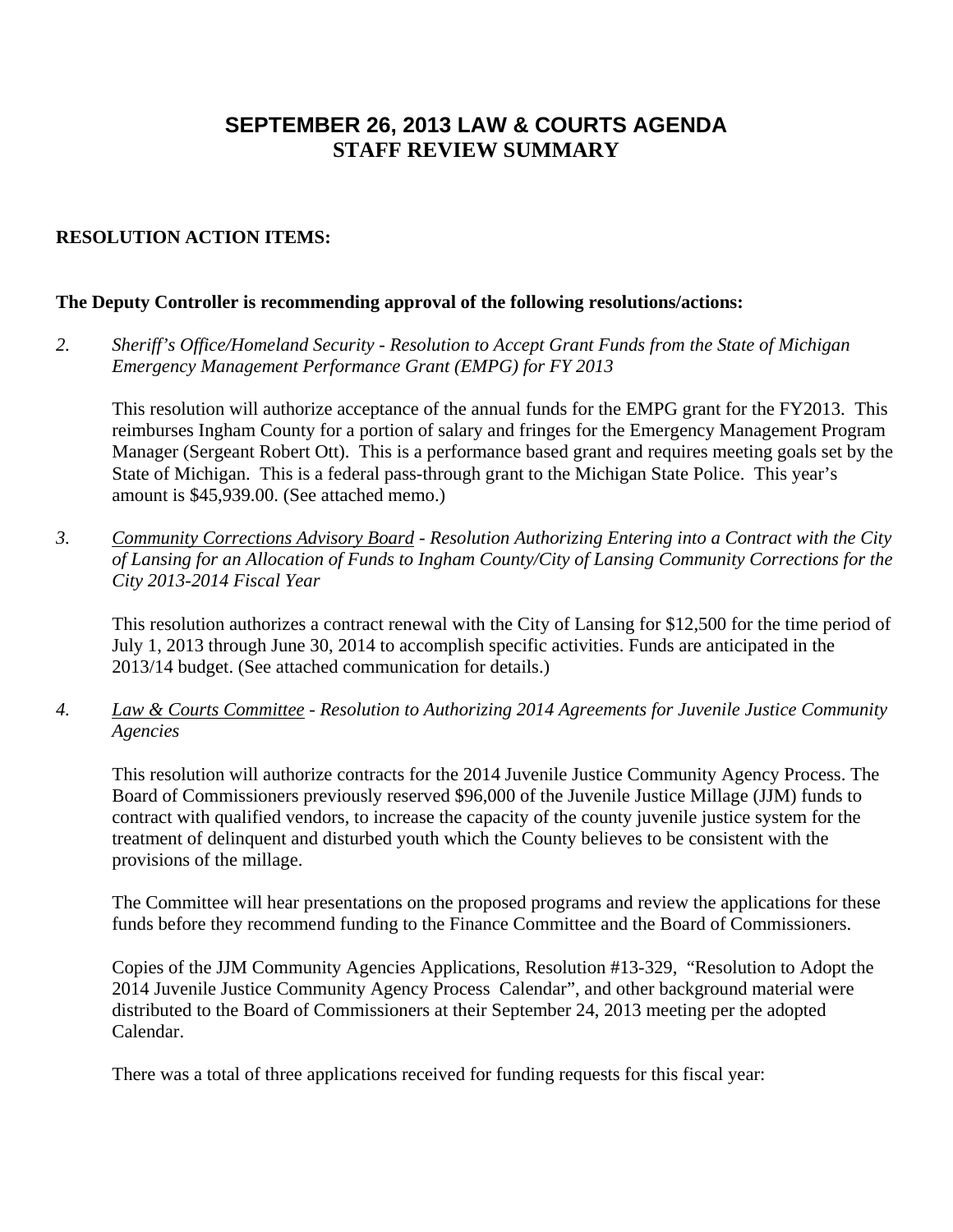For 2014 the individual agency requests for funds are:

| Child and Family Services Capital Area -         | \$46,500  |
|--------------------------------------------------|-----------|
| Resolution Services Center of Central Michigan - | 25,000    |
| Lansing Teen Court -                             | 30,000    |
|                                                  | \$101,500 |

Therefore, the County has \$101,500 in requests for funding with an allocation of \$96,000 available.

Therefore, the requests exceed available funds by \$5,500. (See attached memo.)

*5. Animal Control - Resolution to Authorize the Architectural/Engineering Firm of Hobbs and Black to Conduct a Building Assessment of the Ingham County Annex Facility in Mason* 

This resolution will authorize a contract with Hobbs and Black Architectural/Engineering firm to conduct Phase I of a building assessment of the Ingham County Annex Facility in Mason for a cost of \$42,243 pursuant to their Proposal dated July 2, 2013 in response to RFP #59-13, Architectural and Engineering Services for a Building Assessment of the Annex Building.

- 1) Phase I: Preliminary Conceptual Design and Projected Construction/Renovation Costs, which would include a 3-D rendering of the proposed site and Animal Control Department/Shelter Facility.
- 2) Phase II: Construction/Renovation Final Design Bid Documents is contingent upon additional approval by the Ingham County Board of Commissioners and a plan to finance the project.

The \$42,243 to pay for Phase I will come from the 2013 Ingham County Contingency Fund.

Last April, the Committee began this process to explore a public/private partnership to raise capital funds and identify the costs to renovate a County Facility to house a new Animal Control Department/Shelter Facility. The Ingham County Animal Control Department, Ingham County Animal Control Advisory Committee, and Ingham County Animal Shelter Fund, a 501 (c) (3) non-profit have been exploring options to build a new adequate shelter for some time to replace our current Ingham County Animal Control Department/Shelter. These organizations have identified private individuals that are interested in fund raising and donating funds to build a new Animal Control Department/Shelter Facility. This previous resolution authorized the County to conduct a Request for Proposal process to identify a Architectural/Engineering firm to conduct a building assessment of the Ingham County Annex Facility in Mason. That RFP process has identified the Hobbs and Black Architectural/Engineering firm as the most qualified firm for this project. This is a necessary step in order to identify the actual estimated costs to renovate the facility. Then a third Resolution will be presented to conduct Phase II: Construction/Renovation Final Design Bid Documents along with a plan to finance the project. The key here is what portion of those costs will be financed from County funds and what portion will be financed from donated funds. (See attached memo for details.)

### **This portion of the agenda is for informational purposes:**

- *1. Sheriff's Office MMRMA 2013 Award Winning Video Ingham County Sheriff's Office Safe Schools Project*
- *6. Controller's Office /911 Center Update on the Ingham County 911 Center*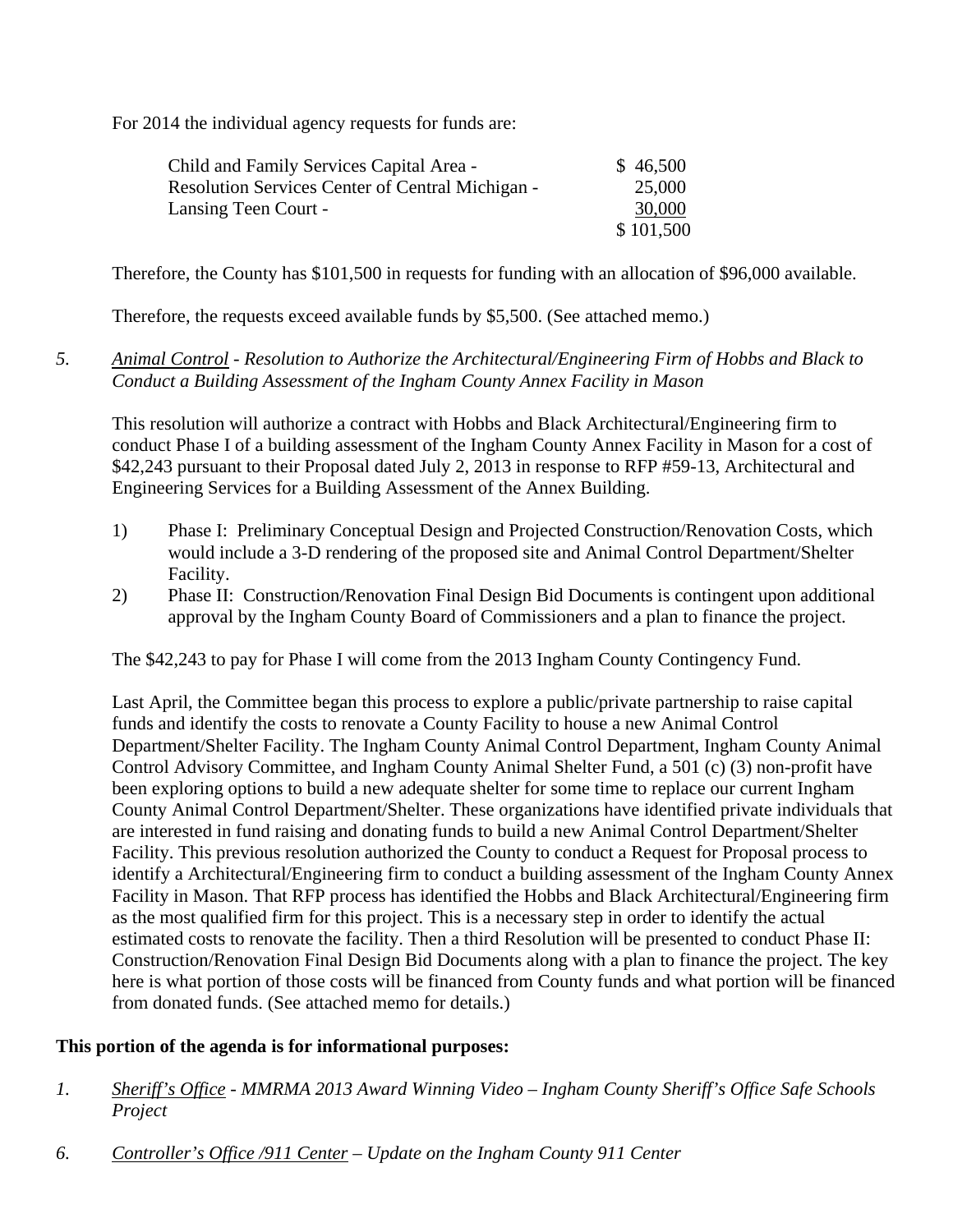<span id="page-8-0"></span>TO: Law & Courts and Finance Committees FROM: Sergeant Robert Ott, Office of Homeland Security & Emergency Management DATE: September 13, 2013 RE: EMPG grant for the FY2013

This resolution is to accept the funds for the EMPG grant for the FY2013. This reimburses Ingham County for a portion of salary and fringes for the Emergency Management Program Manager (SGT Robert Ott). This is based on performance and meeting goals set forth by the State of Michigan. This is a pass-through grant from FEMA to the MI State Police. This year's amount is \$45,939.00 which is 38.0896%of the Program Manager's reported Salary & Benefits.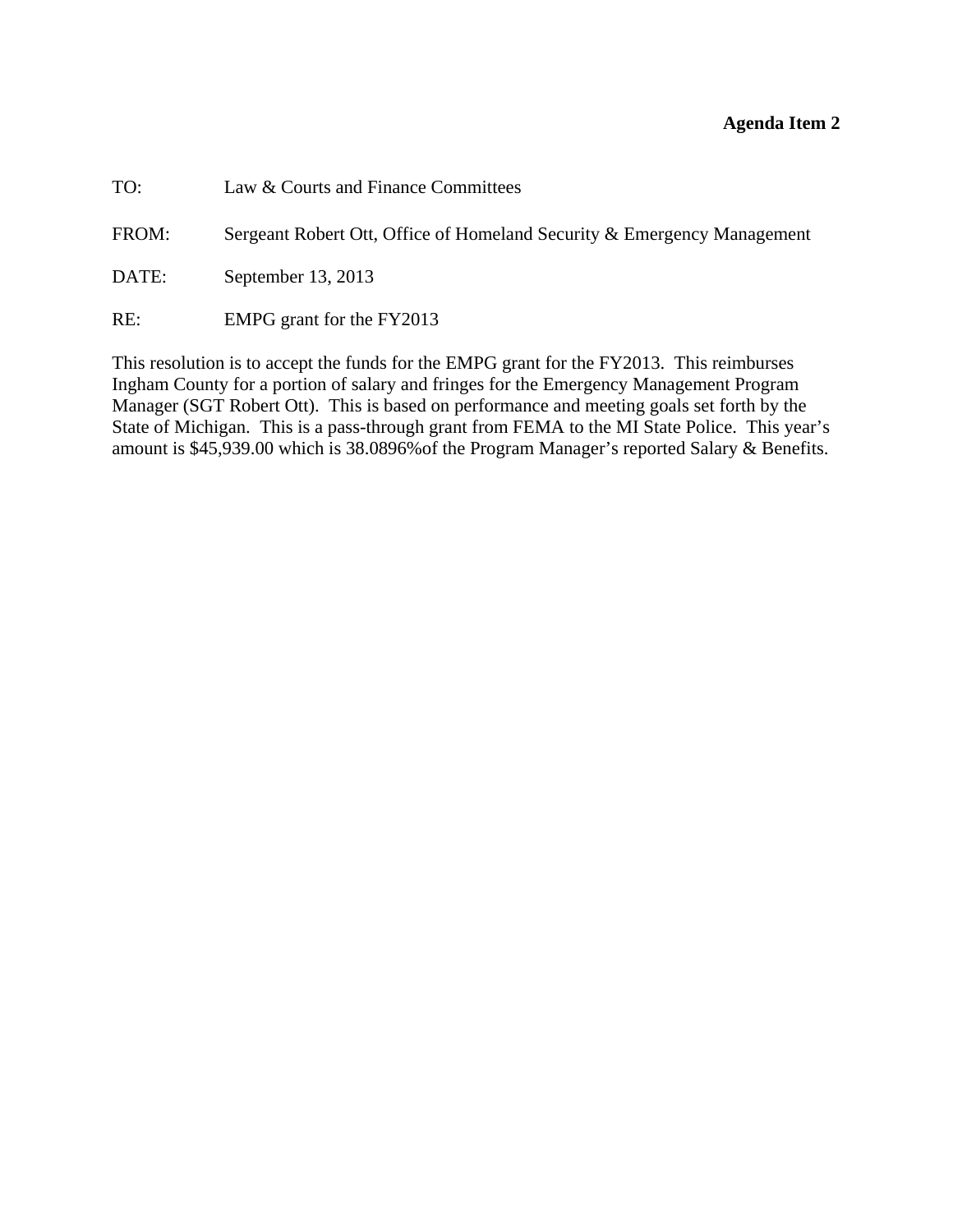Introduced by the Law & Courts and Finance Committees of the:

### INGHAM COUNTY BOARD OF COMMISSIONERS

### **RESOLUTION TO ACCEPT GRANT FUNDS FROM THE STATE OF MICHIGAN EMERGENCY MANAGEMENT PERFORMANCE GRANT (EMPG) FOR FY 2013**

WHEREAS, the Ingham County Office of Homeland Security & Emergency Management has fulfilled its requirements under Public Act 390 regarding an Emergency Management Program; and

WHEREAS, the Emergency Management Performance Grant (EMPG) for FY 2013, required Ingham County to develop and maintain an Emergency Management Program capable of protecting life, property, and vital infrastructure in times of disaster or emergency; and

WHEREAS, the award reimburses Ingham County for a portion of the Office of Homeland Security and Emergency Management Program Manager wages and fringe benefits.

THEREFORE BE IT RESOLVED, the Ingham County Board of Commissioners approves the acceptance of the FY 2013 the Emergency Management Performance Grant from the State of Michigan for \$45,939.00, for the time period of October 1, 2012 through September 30, 2013.

BE IT FURTHER RESOLVED, that the Ingham County Board of Commissioners directs the Controller/Administrator to make any necessary budget adjustments in the Ingham County Office of Homeland Security & Emergency Management 2013 Budget.

BE IT FURTHER RESOLVED, that the Ingham County Board of Commissioners authorizes the Board Chair to sign any necessary contract documents that are consistent with this resolution and approved as to form by the County Attorney.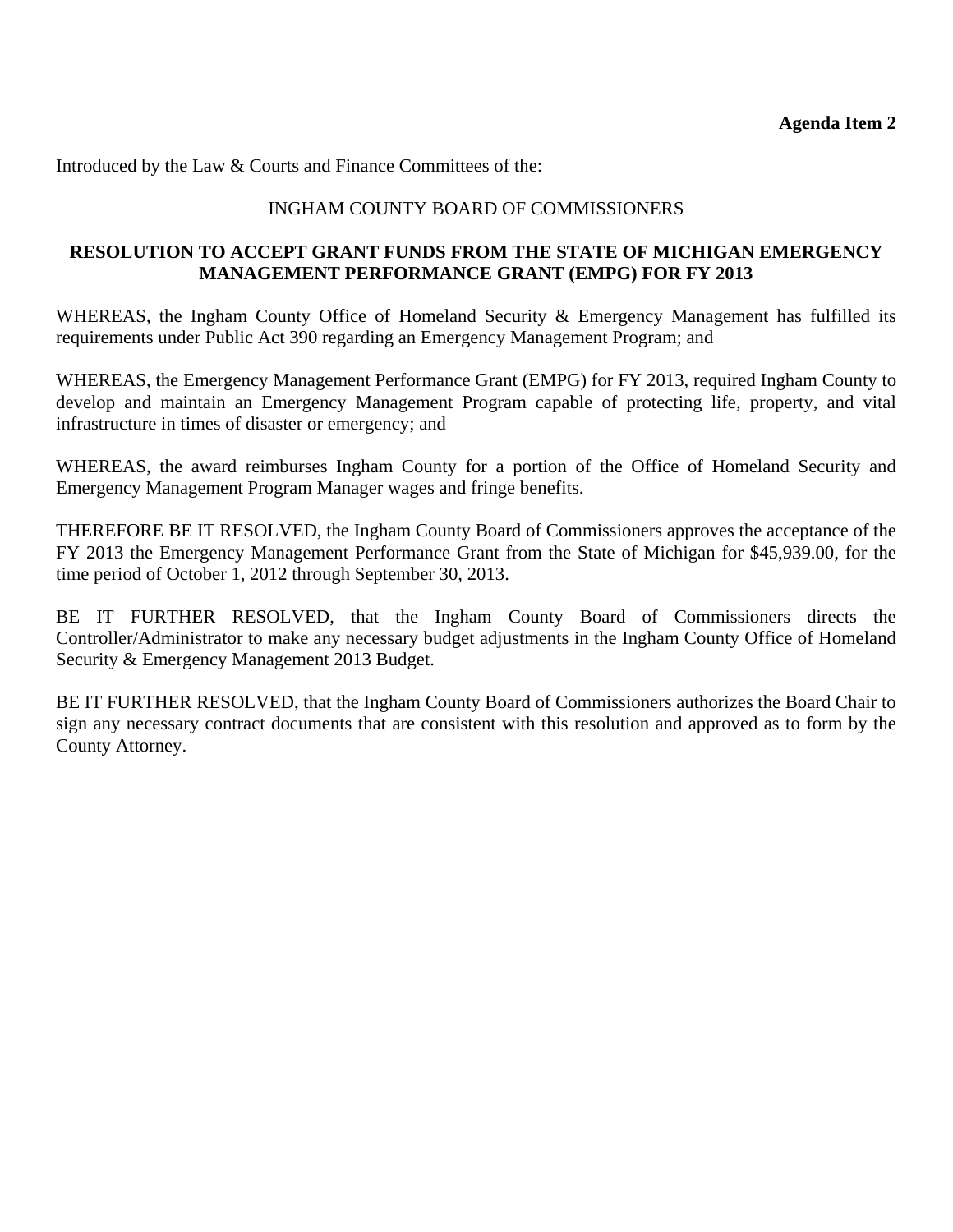<span id="page-10-0"></span>

| TO:   | Law and Courts and Finance Committees              |
|-------|----------------------------------------------------|
| FROM: | Mary Sabaj<br><b>Community Corrections Manager</b> |
| DATE: | September 17, 2013                                 |
| RE:   | Contract with the City of Lansing for FY 2013-2014 |

This Resolution approves entering a contract with the City of Lansing for \$12,500 to be used to support CCAB administrative costs and collaborative efforts with the 54-A District Court and Probation Office.

The contract allocates the funds as follows:

| <b>Total</b>                        | \$12,500 |
|-------------------------------------|----------|
| Public Education & Training         | \$1,020  |
| <b>Staff Consultant Contract</b>    | \$5,740  |
| <b>CCAB</b> Operating Expenses:     | \$6,760  |
| <b>CCAB Manager Personnel Costs</b> | \$5,740  |

Collaborative Efforts with the 54-A District Court and Probation Office include the following:

Work with 54-A Probation, CEI-CMH Coordinating Agency, treatment providers, and jail personnel, to facilitate and coordinate substance abuse assessments and the transfer of 54-A District Court sentenced inmates from the jail to residential treatment programs.

Include 54-A District Court and Probation personnel in 100% of all Jail Utilization Coordinating Committee (JUCC) meetings and/or other related committee meetings and activities.

Obtain FY 2013-2014 State of Michigan Department of Corrections – Office of Community Corrections funding for community-based sanctions and services.

Provide jail resource utilization information to increase awareness regarding utilization by responding to specific data requests from 54-A District Court Judges and Probation in cases where the data is available and by distributing the following data reports on an ongoing basis to 54-A District Court and Probation personnel.

Co-sponsor "Women Achieving Success" education and training workshops for women probationers and parolees in collaboration with the Circuit Court, 54-A and 55<sup>th</sup> District Courts for the purpose of providing information and resources for taking control of their lives and maintaining successful and productive lives in the community.

Provide an in-jail education opportunity for inmates to begin the process of change by gaining an understanding of basic cognitive change skills.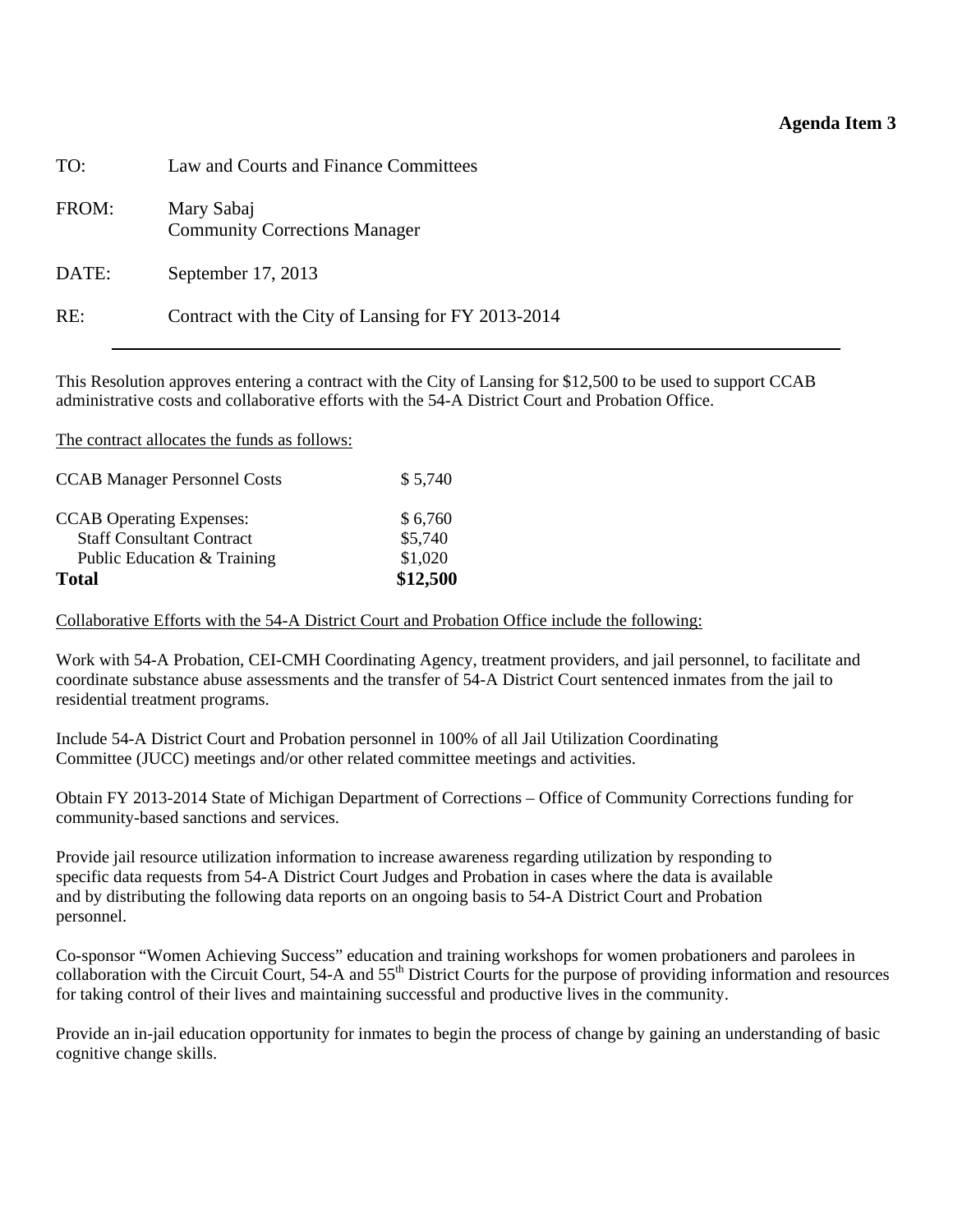Introduced by Law and Courts and Finance Committees of the:

# INGHAM COUNTY BOARD OF COMMISSIONERS

### **RESOLUTION AUTHORIZING ENTERING INTO A CONTRACT WITH THE CITY OF LANSING FOR AN ALLOCATION OF FUNDS TO INGHAM COUNTY/CITY OF LANSING COMMUNITY CORRECTIONS FOR THE CITY 2013-2014 FISCAL YEAR**

WHEREAS, the Community Corrections Advisory Board requests authorization for a contract to be entered between the County and the City of Lansing for an allocation of funds to Community Corrections for the City 2013-2014 fiscal year; and

WHEREAS, the Michigan Community Corrections Act of 1988 (PA511) authorizes the establishment of a Community Corrections Advisory Board (CCAB) and Community Corrections programming; and

WHEREAS, Ingham County and the City of Lansing formed a joint CCAB in 1990; and

WHEREAS, a Comprehensive Community Corrections Plan was approved by the Ingham County Board of Commissioners and the Lansing City Council; and

WHEREAS, the City of Lansing approved an allocation of \$12,500 to be used to assist with CCAB administration and to support collaborative efforts with the City of Lansing, 54-A District Court and 54-A District Court Probation Department.

THEREFORE BE IT RESOLVED, that the Ingham County Board of Commissioners approves entering into a contract with the City of Lansing for \$12,500 for the time period of July 1, 2013 through June 30, 2014.

BE IT FURTHER RESOLVED, that the Chairperson of the Board of Commissioners is authorized to sign any necessary contracts and/or subcontracts consistent with this resolution subject to approval as to form by the County Attorney.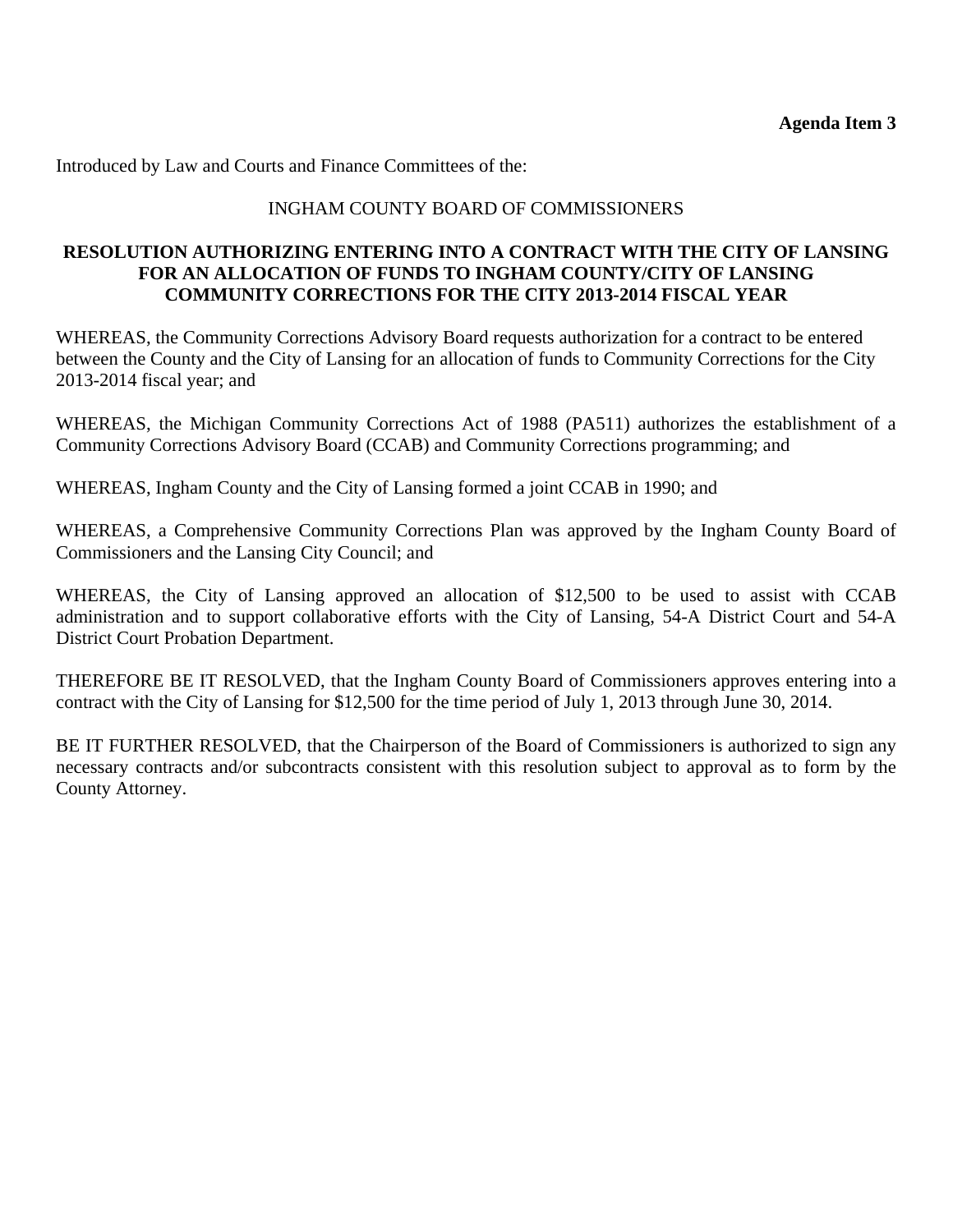<span id="page-12-0"></span>To: Ingham County Finance and Law & Courts Committees

From: John Neilsen, Deputy Controller

Date: September 20, 2013

Re: Resolution to Authorizing 2014 Agreements for Juvenile Justice Community Agencies

This resolution would authorize contracts for the 2014 Juvenile Justice Community Agency Process. The Board of Commissioners previously reserved \$96,000 of the Juvenile Justice Millage (JJM) funds to contract with qualified vendors, to increase the capacity of the county juvenile justice system for the treatment of delinquent and disturbed youth which the County believes to be consistent with the provisions of the millage.

The Law & Courts Committee will hear presentations on the proposed programs and review the applications for these funds before they recommend funding to the Finance Committee and the Board of Commissioners.

Copies of the JJM Community Agencies Applications, Resolution #13-329, "Resolution to Adopt the 2014 Juvenile Justice Community Agency Process Calendar", and other background material were distributed to the Board of Commissioners at their September 24, 2013 meeting per the adopted Calendar.

The current 2013 allocation is as follows:

| $\sim$ | Child and Family Services Capital Area                | \$46,500  |
|--------|-------------------------------------------------------|-----------|
|        | <b>Resolution Services Center of Central Michigan</b> | 23,500    |
| $\sim$ | Lansing Teen Court                                    | 30,000    |
|        |                                                       | \$100,000 |

For 2014, \$96,000 is available for this purpose, the requests exceed available funds by \$5,500.

For 2014 the individual agency requests for funds are:

| $\sim$ $-$ | Child and Family Services Capital Area                | \$46,500  |
|------------|-------------------------------------------------------|-----------|
| $\sim$     | <b>Resolution Services Center of Central Michigan</b> | 25,000    |
| $\sim$     | Lansing Teen Court                                    | 30,000    |
|            |                                                       | \$101,500 |

This will be the seventh Juvenile Justice Community Agency Process. The second round was for eighteen months for the time period July 1, 2007 through December 31, 2008, as a one-time transitional process. For the third round and hereafter the Juvenile Justice Community Agency Process is an annual process for the duration of the millage period to coincide with the County calendar fiscal year.

This resolution is consistent with a Board of Commissioners' 2014 Budget priority objective as adopted by Resolution #13-187.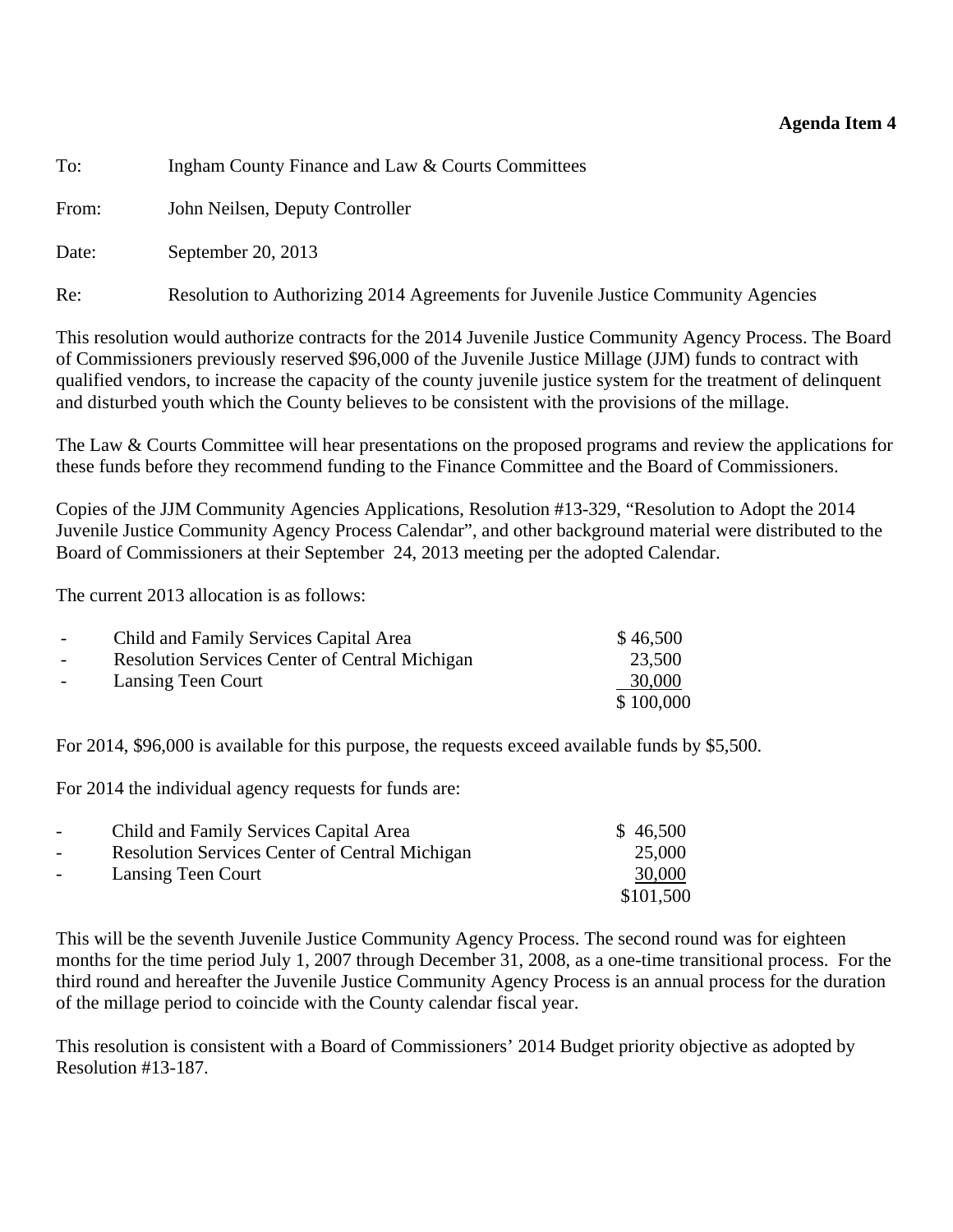# e. Provide Appropriate Treatment and Sanctions for at Risk Juveniles

Continue to maximize use of Juvenile Justice Millage funds to implement the Chinn Study so as to provide the most appropriate community based programming for juvenile offenders and juveniles at risk of adjudication. Implement an independent assessment of the success of the Ingham County Juvenile Justice Programs every 3 years beginning in 2014. Explore the cost benefits of providing a male group home.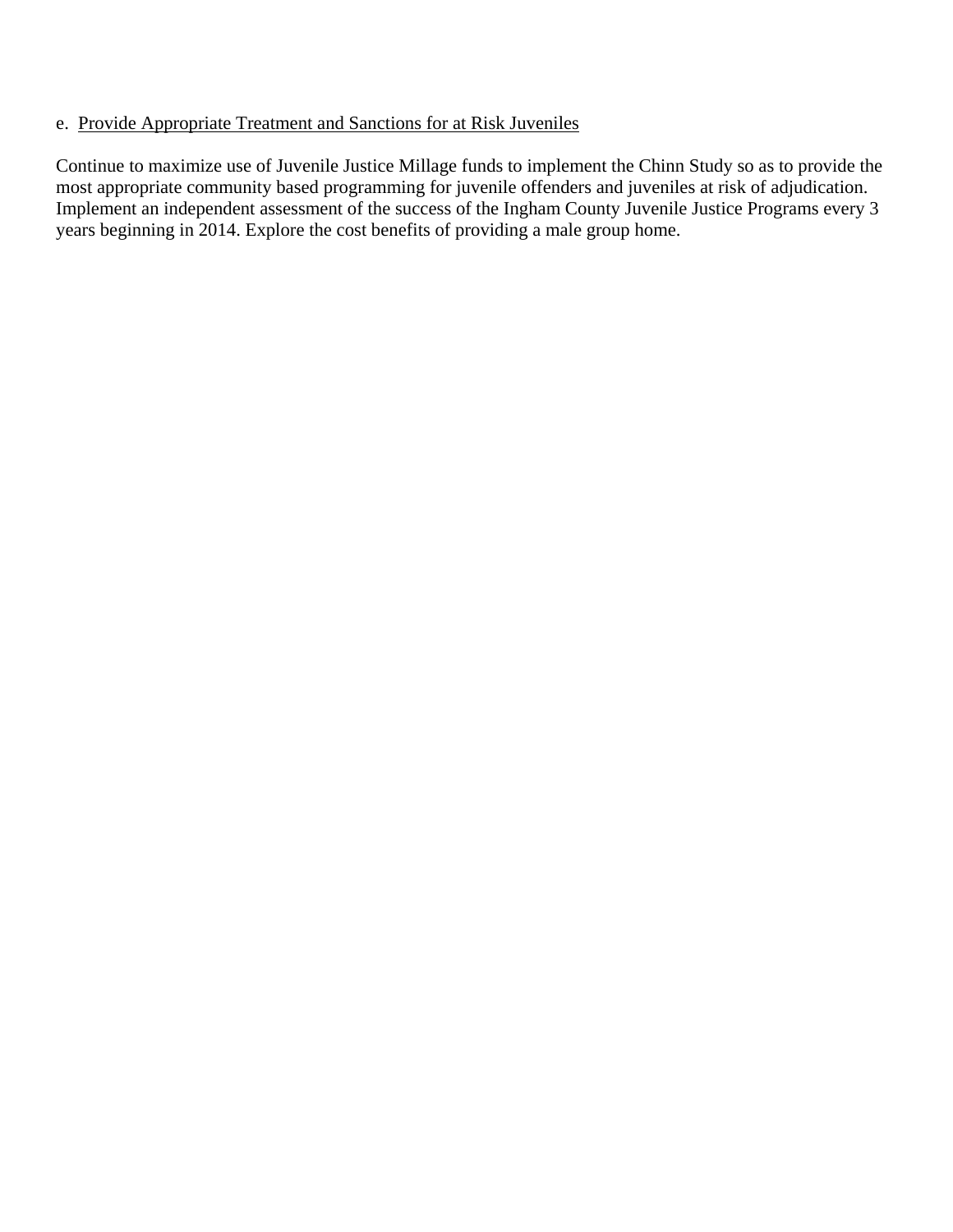Introduced by the Law & Courts and Finance Committees of the:

# INGHAM COUNTY BOARD OF COMMISSIONERS

## **RESOLUTION AUTHORIZING 2014 AGREEMENTS FOR JUVENILE JUSTICE COMMUNITY AGENCIES**

WHEREAS, a Juvenile Millage was approved by the voters of Ingham County in November of 2002, then renewed in 2006 and 2012 for the purpose of funding an increase to Ingham County's capacity to detain and house juveniles who are delinquent or disturbed, and to operate new and existing programs for the treatment of such juveniles; and

WHEREAS, the Ingham County Board of Commissioners established a Juvenile Justice Community Agency Process, through Resolution #13-329 reserving a pool of Juvenile Justice Millage funds, to seek and fund proposals from qualified vendors to increase the capacity of the county juvenile justice system for the treatment of delinquent and disturbed youth which the County believes to be consistent with the provisions of the millage proposal approved by the voters; and

WHEREAS, the County has received applications for the 2014 Juvenile Justice Community Agency Process.

THEREFORE BE IT RESOLVED, that the Ingham County Board of Commissioners hereby directs the County Attorney to draft contracts for the period of January 1, 2014 through December 31, 2014, for each Community Agency listed below in accordance with the dollar amounts allocated in the 2014 Budget as stated below, and for the services to Ingham County residents previously approved by the Judiciary Committee:

| Child and Family Services Capital Area                |  |
|-------------------------------------------------------|--|
| <b>Resolution Services Center of Central Michigan</b> |  |
| <b>Lansing Teen Court</b>                             |  |

BE IT FURTHER RESOLVED, that the Board Chairperson and County Clerk are authorized to sign the necessary contracts documents consistent with this resolution and approved as to form by the County Attorney.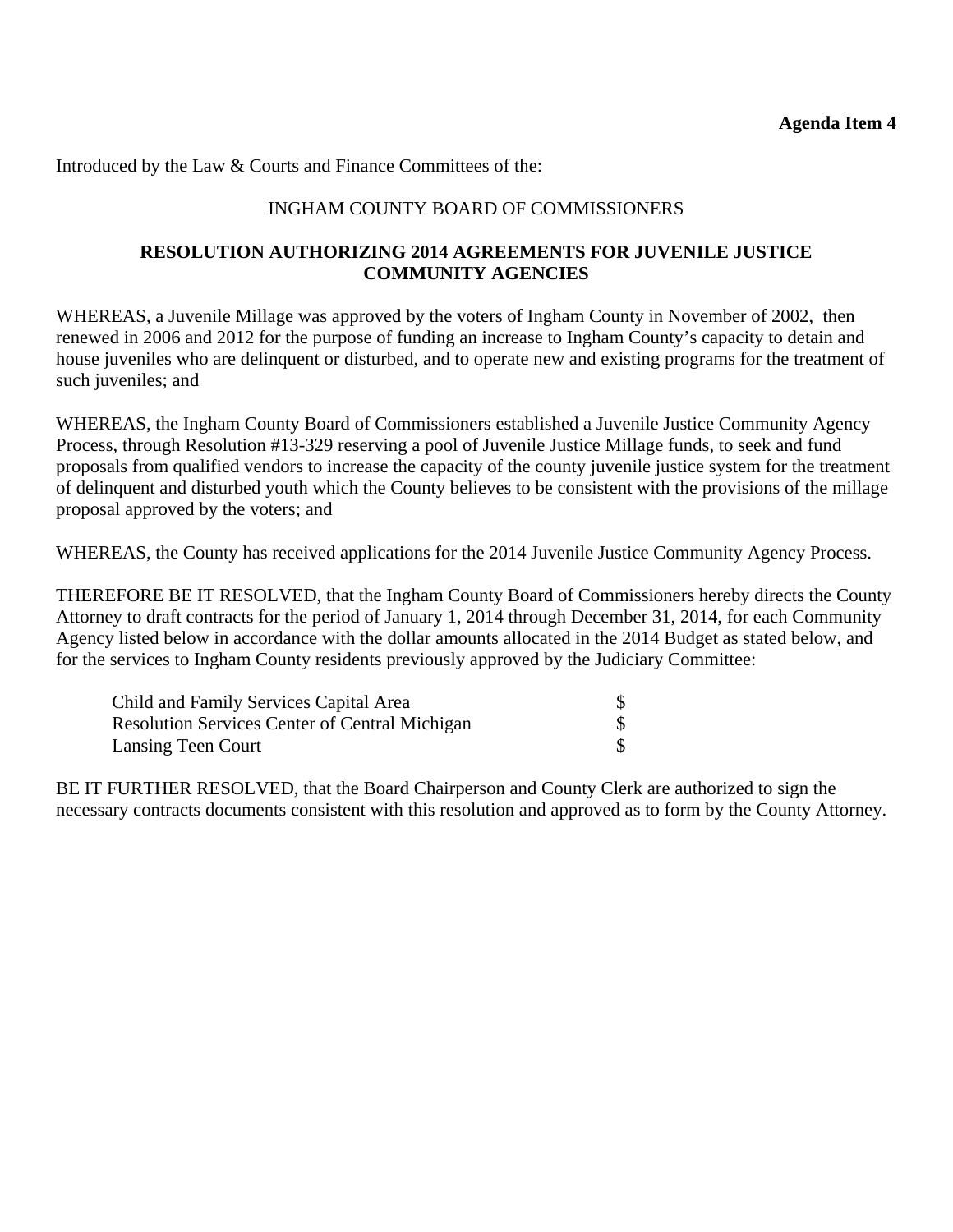<span id="page-15-0"></span>Dear Commissioners:

Our community can take great pride in having an animal Shelter filled with caring, skilled and dedicated staff and volunteers. Through a unique and successful partnership utilizing public and private dollars, Ingham County Animal Control with the support of the Ingham County Animal Shelter Fund operates a cruelty investigation program, lost and found registry, neighborhood licensing and vaccination program, low cost or free spay/neuter program, pet food assistance food bank and free dog house and straw program, and a foster home program. A newly established community outreach center in Lansing provides resources to pet owners and citizens who otherwise would not be able to access services in Mason due to logistics and lack of transportation. The proactive center also includes a humane education component for the at-risk youth in the area and is staffed entirely through volunteers.

Through ICAC, thousands of children and adults have had the chance to adopt a lifelong friend and companion; making possible a lifetime of love to countless animals.

Originally built in 1971, added onto and renovated several times, the Shelter is deteriorating due to age and the constant wear and tear of the thousands of animals and people that come through its doors annually. Lack of space makes renovations and additions impossible. It is time to re-build.

ICAC is taking steps to lay the foundation for a new Shelter; one that will withstand decades more of nonstop activity and provide respite to the animals that come to us. We have completed a needs assessment and a general building study and identified an underutilized county facility which potentially could undergo extensive rehabilitation to house the proposed Shelter.

The Ingham County Facilities Director, the Purchasing Director and several members of the Ingham County Shelter Fund Board along with the animal control director mutually agree that the Hobbs and Black Architectural/Engineering firm is best suited to conduct Phase I of the building assessment. Based on their experience in the construction of animal shelters we feel confident they were the best choice.

We are now working to assess the potential for community support for a new facility. We have enlisted the assistance of Castle & Associates, Inc. to interview a cross-section of community members to gather information to help us decide our Shelter's future.

Should you have any questions please do not hesitate to contact Jamie McAloon-Lampman, Director, at 517- 676-8376 or ac\_mcaloon@ingham.org.

I recommend your adoption of the attached Resolution.

Thank you so very much.

Jamie McAloon Lampman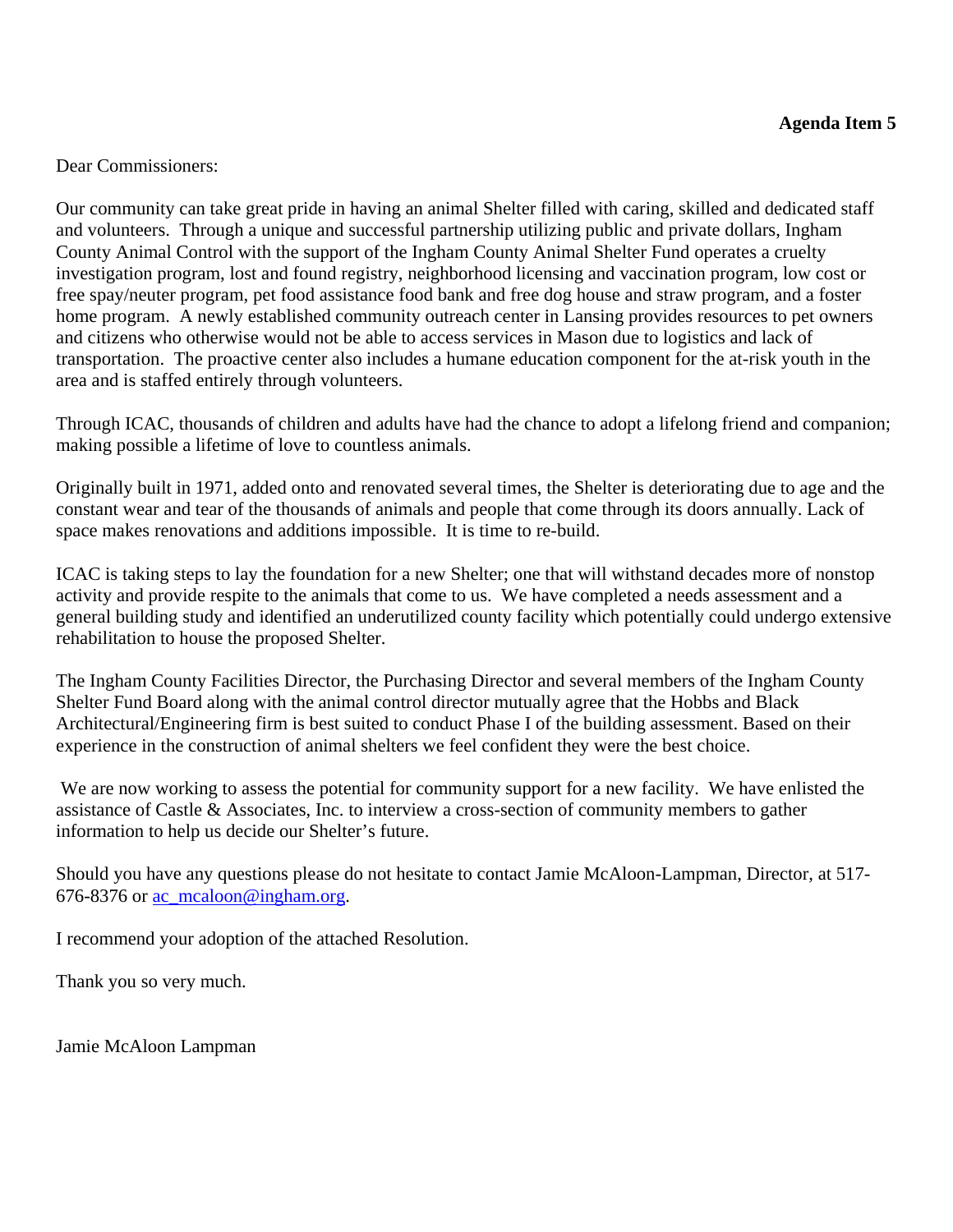#### **MEMORANDUM**

| TO:             | Law & Courts, County Services, and Finance Committees                                                                            |
|-----------------|----------------------------------------------------------------------------------------------------------------------------------|
| FROM:           | Jim Hudgins, Director, Purchasing Department                                                                                     |
| DATE:           | September 13, 2013                                                                                                               |
| <b>SUBJECT:</b> | Proposal Summary for a Building Assessment of the Annex Building as a Possible Future<br>Facility for the Animal Control Shelter |

Project Description:

Ingham County sought proposals from qualified and experienced architectural and engineering firms for the purpose of entering into a contract to provide for a building assessment of the Annex Building located in Mason, Michigan. The purpose of the building assessment is to evaluate the Annex Building as a possible future facility to house the Ingham County Animal Control Shelter.

Proposal Summary:

| Vendors contacted: 70 | Local: 19 |
|-----------------------|-----------|
| Vendors responding: 8 | Local: 2  |

| <b>Company Name</b>                                      | <b>Phase I</b><br><b>Preliminary</b><br><b>Design</b><br><b>Services</b><br>Cost | <b>Phase II</b><br><b>Construction</b><br><b>Services</b><br>(Assuming<br><b>Starting</b><br><b>Phase II</b><br>within 1<br><b>Year from</b><br>Completing<br>Phase I) | <b>Grand</b><br><b>Total</b> | Alternate #1:<br><b>Phase II</b><br><b>Construction</b><br>(Assuming<br><b>Starting</b><br><b>Phase II</b><br>within 2<br><b>Years from</b><br>Completing<br><b>Phase I)</b> | Alt $#1$<br>Grand<br><b>Total</b> | Local                          |
|----------------------------------------------------------|----------------------------------------------------------------------------------|------------------------------------------------------------------------------------------------------------------------------------------------------------------------|------------------------------|------------------------------------------------------------------------------------------------------------------------------------------------------------------------------|-----------------------------------|--------------------------------|
| Bud Design &<br>Engineering Services, Inc.               | \$17,900                                                                         | \$73,500                                                                                                                                                               | \$91,400                     | \$73,500                                                                                                                                                                     | \$91,400                          | No - Grand<br>Blanc            |
| <b>Mayotte Group Architects</b>                          | \$39,000                                                                         | \$84,500                                                                                                                                                               | \$123,500                    | \$87,000                                                                                                                                                                     | \$126,000                         | No - Lansing<br>(Eaton County) |
| Hobbs+Black Associates,<br>Inc                           | \$42,243                                                                         | \$96,730                                                                                                                                                               | \$138,973                    | \$100,575                                                                                                                                                                    | \$142,818                         | Yes - Lansing                  |
| <b>Straub Pettitt Yaste</b>                              | \$32,000                                                                         | \$168,100                                                                                                                                                              | \$200,100                    | \$173,100                                                                                                                                                                    | \$205,100                         | No - Clawson                   |
| Wigen Tincknell Meyer &<br>Associates, Inc               | \$59,866                                                                         | \$154,665                                                                                                                                                              | \$214,531                    | \$162,368                                                                                                                                                                    | \$222,234                         | No - Saginaw                   |
| M.C. Smith Associates<br>and Architectural Group,<br>Inc | \$44,178                                                                         | \$178,500                                                                                                                                                              | \$222,678                    | \$183,855                                                                                                                                                                    | \$228,333                         | No - East Grand<br>Rapids      |
| C2AE                                                     | \$42,500                                                                         | \$205,500                                                                                                                                                              | \$248,000                    | \$205,500.00                                                                                                                                                                 | \$248,000                         | Yes - Lansing                  |
| <b>CHMP</b> Inc                                          | \$67,100                                                                         | \$416,738                                                                                                                                                              | \$483,838                    | \$433,300                                                                                                                                                                    | \$500,400                         | No - Grand<br><b>Blanc</b>     |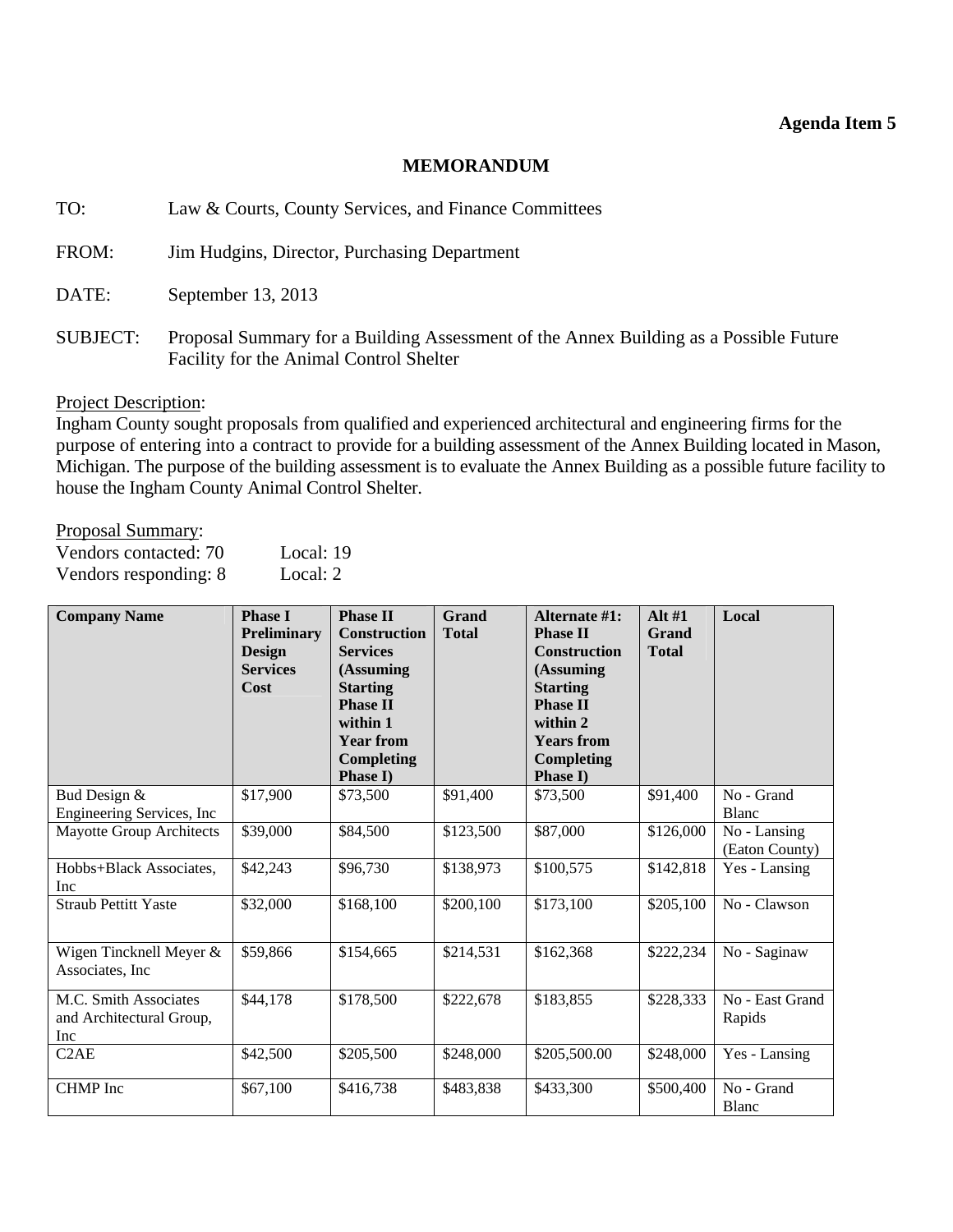Local vendors not responding:

K L Design Group, LLC, East Lansing – No bid submitted due to their work load. LSG Engineers & Surveyors, Inc., Lansing - No bid submitted due to their work load; however they would like to donate their Topographic and Boundary Surveying services for this project at no cost.

DLZ Michigan, Inc, Lansing – No bid submitted, no reason provided.

#### Other vendors not responding:

William A. Kibbe Associates, Saginaw – No bid submitted due to their work load.

### Recommendation:

The Evaluation Committee recommends awarding a contract to Hobbs+Black Associates, Inc. In addition to submitting a responsive bid, Hobbs+Black Associates, Inc is a local vendor, licensed, insured, has other relevant experience working on projects of similar size and scope, and has previous experience working with the County.

#### Advertisement:

The RFP was advertised in the City Pulse, El Central, numerous construction plan houses, and posted on the Purchasing Department Web Page.